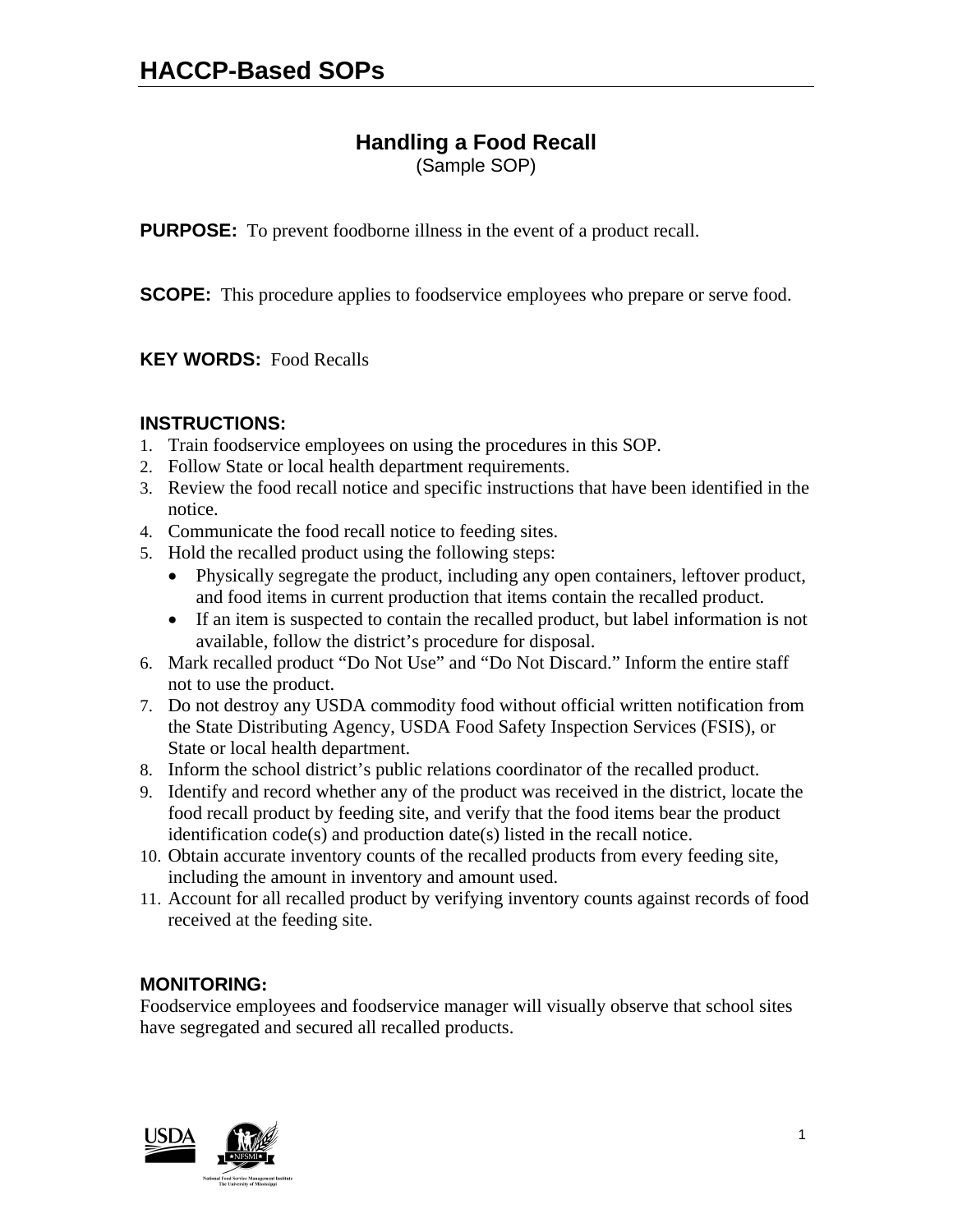### **Handling a Food Recall, continued**

(Sample SOP)

### **CORRECTIVE ACTION:**

- 1. Retrain any foodservice employee found not following the procedures in this SOP.
- 2. Determine if the recalled product is to be returned and to whom, or destroyed and by whom.
- 3. Notify feeding site staff of procedures, dates, and other specific directions to be followed for the collection or destruction of the recalled product.
- 4. Consolidate the recall product as quickly as possible, but no later than 30 days after the recall notification.
- 5. Conform to the recall notice using the following steps:
	- Report quantity and site where product is located to manufacturer, distributor, or State agency for collection. The quantity and location of the affected USDA commodity food must be submitted to the State Distributing Agency within 10 calendars days of the recall.
	- Obtain the necessary documents from the State Distributing Agency for USDA commodity foods. Submit necessary documentation for reimbursement of food costs.
	- Complete and maintain all required documentation related to the recall including:
		- Recall notice
		- Records of how food product was returned or destroyed
		- Reimbursable costs
		- Public notice and media communications
		- Correspondence to and from the public health department and State agency

#### **VERIFICATION AND RECORD KEEPING**

Foodservice employees will record the name of the contaminated food, date, time, and the reason why the food was discarded on the Damaged or Discarded Product Log. The foodservice manager will verify that appropriate corrective actions are being taken by reviewing, initialing, and dating the Damaged or Discarded Product Log each day. Maintain the Damaged or Discarded Product Logs for a minimum of 1 year.